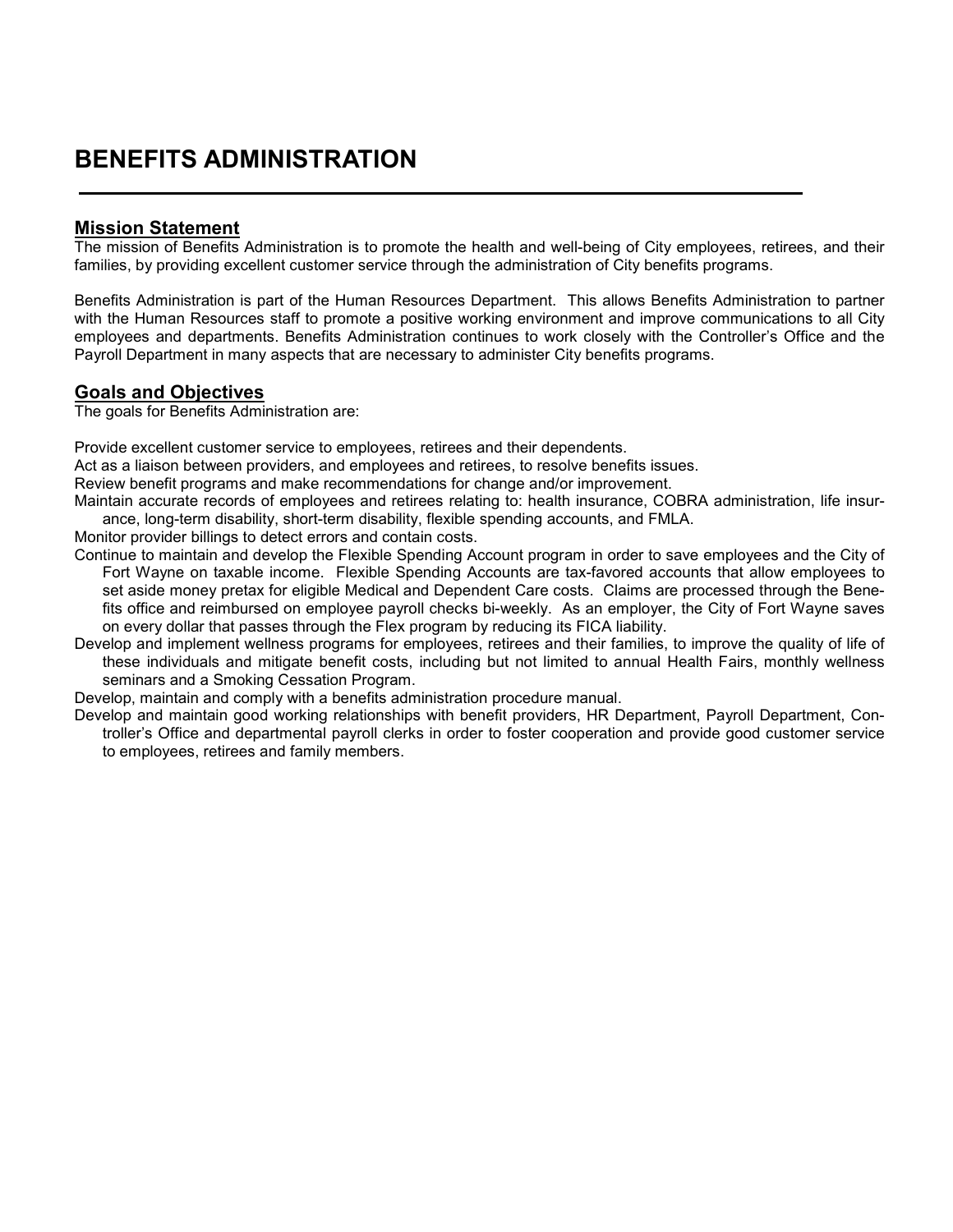|                                     | 2008<br><b>ACTUAL</b> | <b>2009 ACTUAL</b><br><b>THRU</b><br>30-Jun-2009 | 2009 REVISED<br><b>BUDGET</b> | 2010<br><b>SUBMITTED</b> | \$ INCREASE<br>(DECREASE)<br>FROM 2009 APPR | % CHANGE<br><b>FROM 2009</b><br><b>APPR</b><br>TO 2010 |
|-------------------------------------|-----------------------|--------------------------------------------------|-------------------------------|--------------------------|---------------------------------------------|--------------------------------------------------------|
| 5111 TOTAL WAGES                    | 103,418               |                                                  | 102,917                       | 104,413                  | 1,496                                       | 1.45%                                                  |
| 5131 PERF - EMPLOYERS SHARE         | 6,980                 |                                                  | 7,229                         | 7,844                    | 615                                         |                                                        |
| 5132 FICA                           | 6,631                 |                                                  | 7,873                         | 7,743                    | (130)                                       |                                                        |
| 5134 LIFE MEDICAL & HEALTH INSURAN  | 18,000                |                                                  | 18,000                        | 19,800                   | 1,800                                       |                                                        |
| 5136 UNEMPLOYMENT COMPENSATION      | 98                    |                                                  | 103                           | 100                      | (3)                                         |                                                        |
| 5137 WORKERS COMP INSURANCE         | 156                   |                                                  | 166                           | 156                      | (10)                                        |                                                        |
| 513A PERF - EMPLOYEES/PD BY CITY    | 2,992                 |                                                  | 2,992                         | 3,036                    | 44                                          |                                                        |
| <b>Total 5100</b>                   | \$138,275             | \$68,252                                         | \$139,280                     | \$143,092                | \$3,812                                     | 2.74%                                                  |
| 5219 OTHER OFFICE SUPPLIES          | 1,974                 |                                                  | 1.200                         | 1.200                    | L.                                          |                                                        |
| 5299 OTHER MATERIALS & SUPPLIES     |                       |                                                  | 900                           | 900                      |                                             |                                                        |
| Total 5200                          | \$1,974               | \$491                                            | \$2,100                       | \$2,100                  | \$-                                         | 0.00%                                                  |
| 531K SEMINAR FEES                   | 50                    |                                                  | 1,500                         | 1,500                    | $\blacksquare$                              |                                                        |
| 5322 POSTAGE                        | 1,632                 |                                                  | 2,500                         | 2,500                    |                                             |                                                        |
| 5323 TELEPHONE & TELEGRAPH          | 757                   |                                                  | 780                           | 780                      |                                             |                                                        |
| 5324 TRAVEL EXPENSES                | $\sim$                |                                                  | 1,000                         | 1,000                    |                                             |                                                        |
| 532L LONG DISTANCE CHARGES          | 21                    |                                                  | 60                            | 60                       |                                             |                                                        |
| 5331 PRINTING OTHER THAN OFFC SUPPL | 1,224                 |                                                  | 2,250                         | 2,250                    |                                             |                                                        |
| 5332 PUBLIC OF LEGAL NOTICES/ADVTER | 38                    |                                                  |                               |                          |                                             |                                                        |
| 5342 LIABILITY INSURANCE            | 121                   |                                                  | 150                           | 535                      | 385                                         |                                                        |
| 5369 CONTRACTED SERVICE             | 31,823                |                                                  | 44,000                        | 21,100                   | (22,900)                                    |                                                        |
| 5374 OTHER EQUIPMENT RENTAL         | 1,316                 |                                                  | 1,260                         | 1,260                    |                                             |                                                        |
| 5391 SUBSCRIPTIONS AND DUES         |                       |                                                  | 800                           |                          | (800)                                       |                                                        |
| <b>Total 5300</b>                   | \$36,982              | \$1,780                                          | \$54,300                      | \$30,985                 | (\$23,315)                                  | $-42.94%$                                              |
| Total 5400                          | \$-                   | \$-                                              | \$-                           | \$-                      | \$-                                         |                                                        |
| <b>Total</b>                        | \$177,231             | \$70,522                                         | \$195,680                     | \$176,177                | (\$19,503)                                  | $-9.97%$                                               |